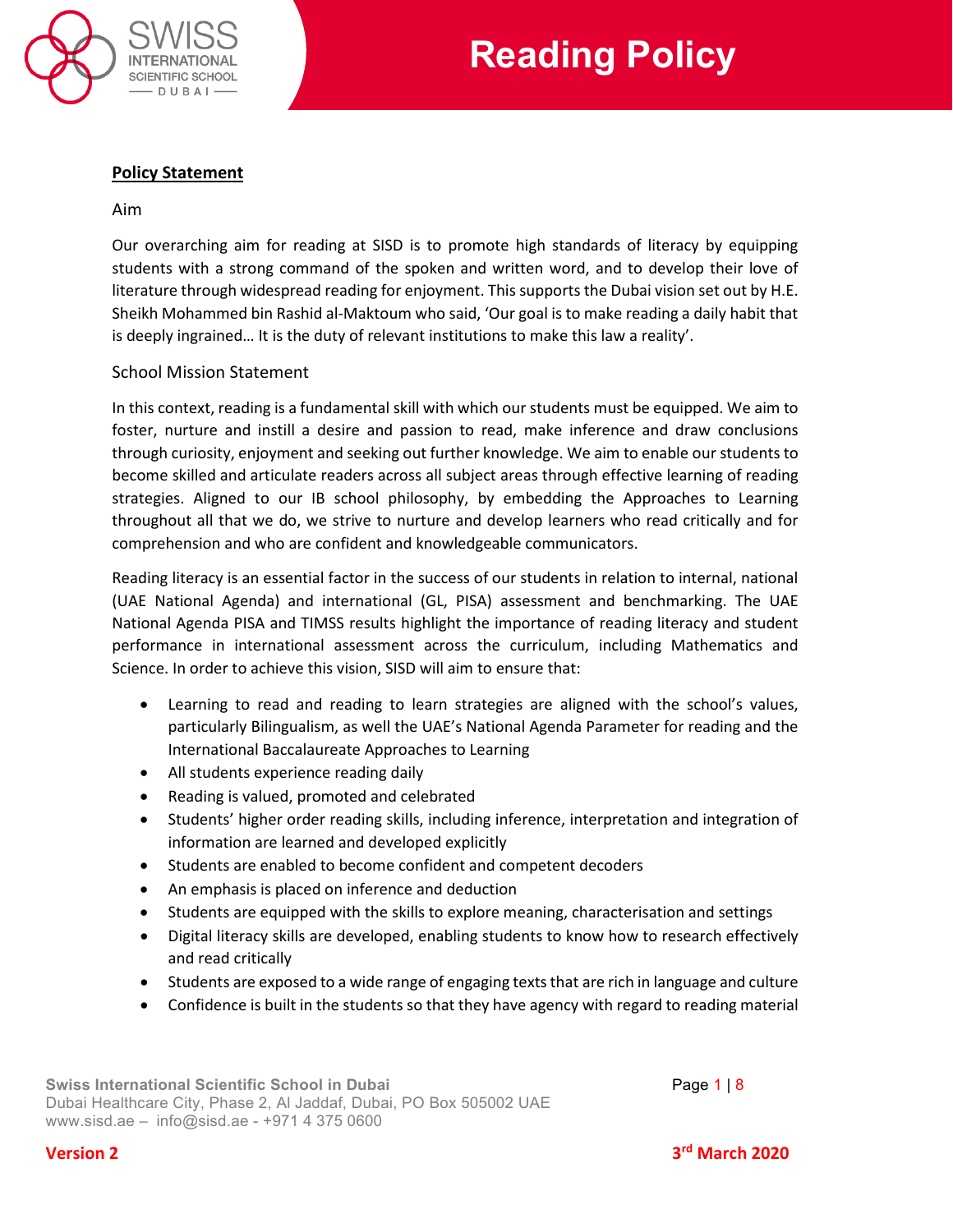

### Assessment

- Assessment in reading at SISD is data driven and collected based on a range of tools
- Reading programmes identify gaps and strengths in student reading
- Reading across the school is personalized based on data collected from reading programs appropriate to students' age groups and subjects
- Reading is considered a key element of Home Learning and encouraged as a means of supporting students in their academic progress

## Home Reading

We collaborate with parents to continue to develop a love for reading across all languages, including mother tongue. By providing reading workshops we aim to hone the development of reading skills through strategies and continued practice at home and in school. In Early Years and Primary, the use of reading logs between home and school actively promotes parental support. Home reading is an expectation for all students every week, with students expected to read for 20 minutes a day.

### Learning and Teaching

- Teachers use a range of approaches and strategies to develop and enhance reading skills across all areas of the curriculum. This includes: schoolwide reading strategies in all languages of instruction, used by **all teachers and across the curriculum**
- the use of command terms in Grade 4 and 5 as well as in Secondary
- developing the skills of understanding, application and reflection on written texts

developing knowledge and understanding, summarizing, evaluating and questioning

- ensuring that students can make connections between languages and formulate conclusions
- developing and challenging students in the skill of reading to support our philosophy of transdisciplinary learning
- developing the skills of inference, interpretation and integration of information
- creating stimulating and interactive reading walls
- celebrating reading literacy and reading for pleasure through rewards and recognition (e.g. Arabic Week Reading Activities, Literacy Week, etc.)

We ensure that targeted teaching and learning resources are available to teachers and students across all phases, and regular training and development is supported and promoted.

# **Version 2 3rd March 2020**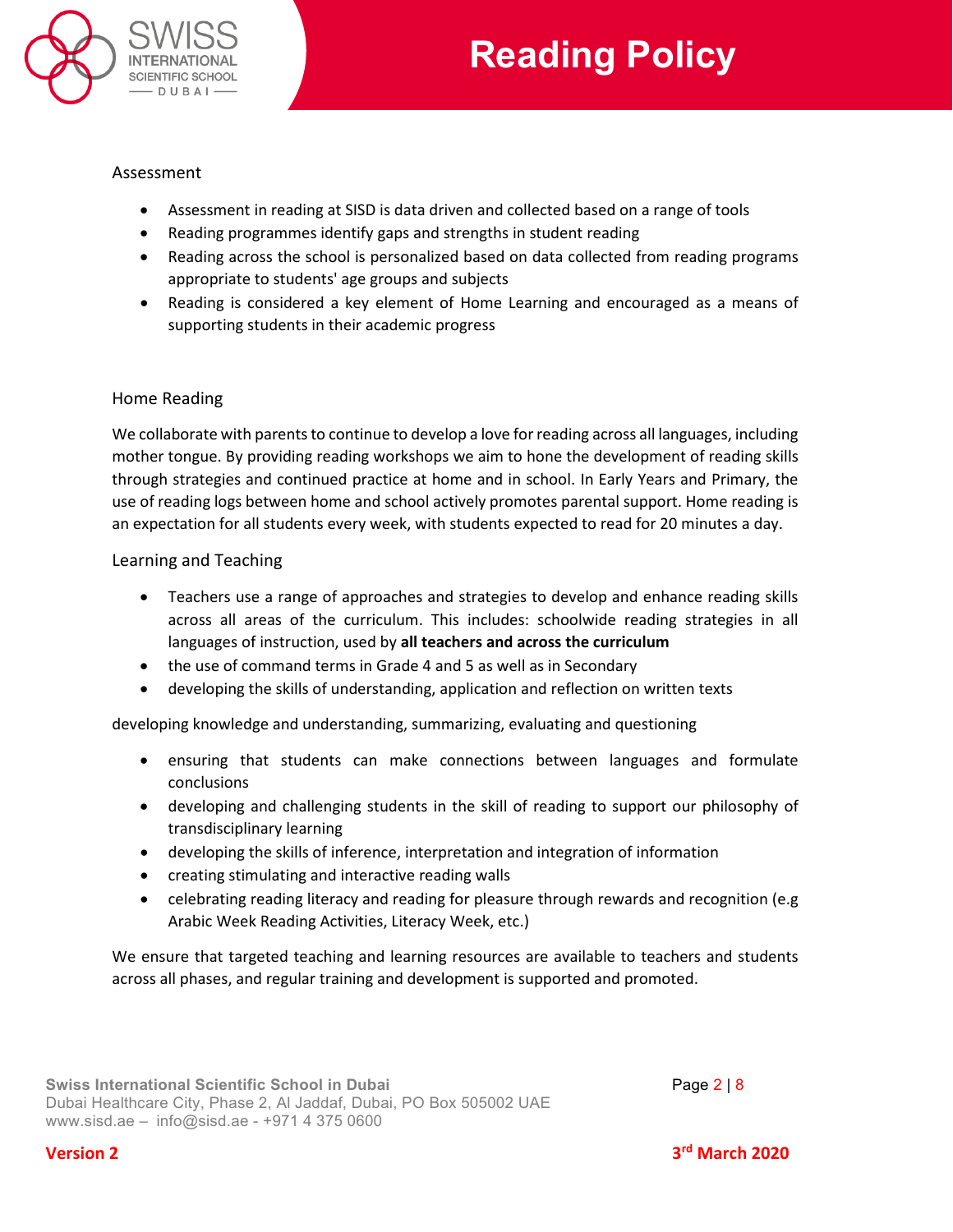

# Monitoring and Review

The monitoring and review of reading will be supported by:

- monitoring planning and assessment records
- focussing on and tracking of reading skills in lesson observations
- action planning and rigorous tracking following analysis of external assessment results in all languages.
- rigorous tracking of point-to-point Progress Test Data in English
- use of library data (individual, grade, cohort)

**Version 2 3rd March 2020**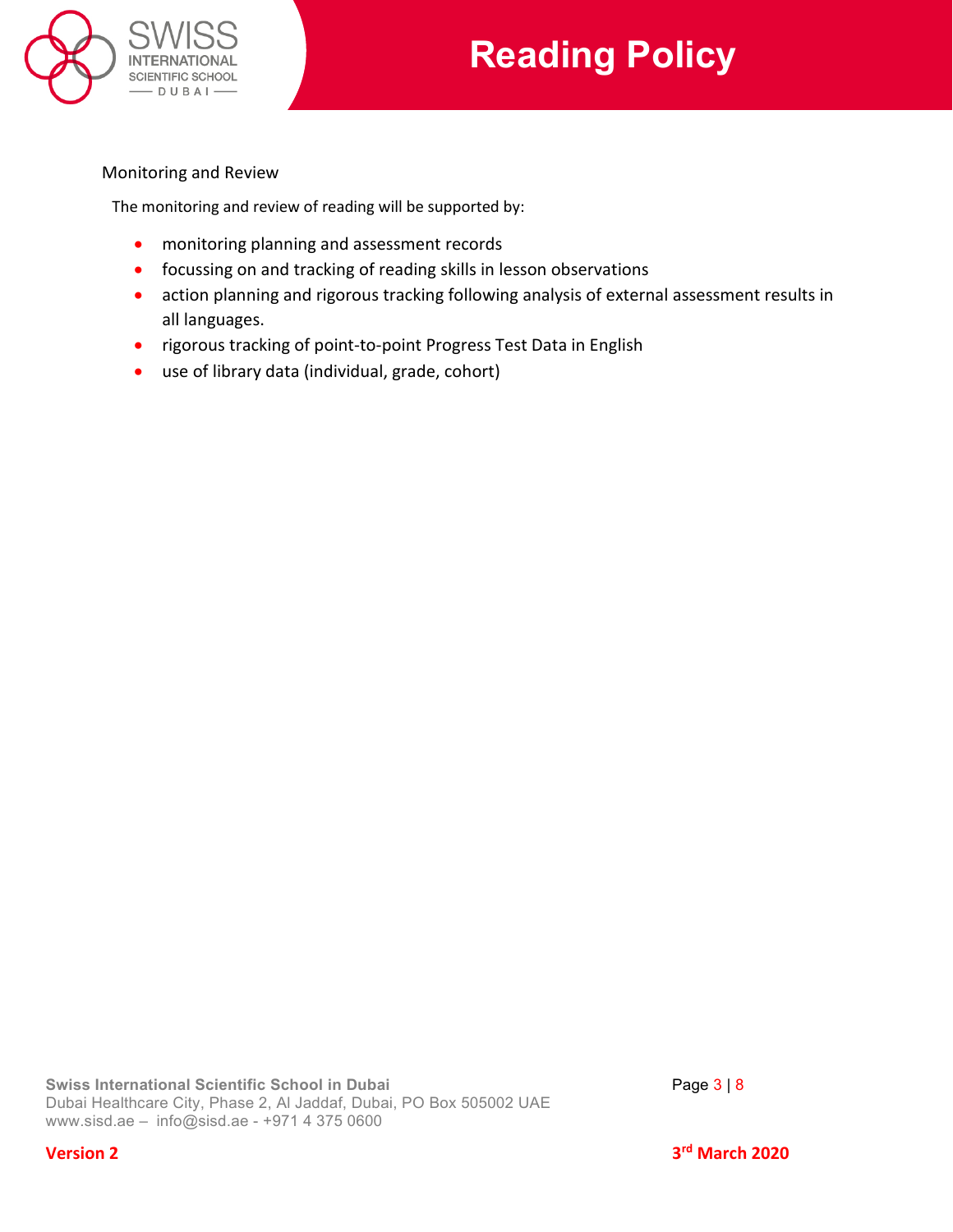

## READING IN THE EARLY YEARS

In Early Years, reading is a promoted across the curriculum. Children are encouraged to read through continuous access and exposure to books in dedicated reading areas, both indoors and outdoors. Wherever possible, books are displayed as a stimulus for learning and discovery in continuous provision. In lesson planning, texts are frequently used as a focus for learning, both fiction and non-fiction.

Reading in Early Years is focused on developing leaners who love and value reading and are confident to take risks to read in multiple languages for a variety of purposes. Phonemic awareness and phonics are developed starting from Pre-K using the Letters and Sounds approach for English, ABC der Tiere/ Sofatutor and ANTON for German and La Planète des Alphas for French. In all three languages, this is taught in an interactive, multi-sensory, personalized and systematic approach and is complemented by real life reading experiences across learning areas, both at school and at home.

Daily exposure to reading is essential in the early years classroom and opportunities are provided in a multitude of ways both students led, and teacher led:**Shared reading:**

This is an interactive reading experience that occurs when students join in or share the reading of a book or other text while guided and supported by a teacher. The teacher explicitly models the skills of proficient readers, including reading with fluency and expression. The shared reading model often uses oversized books (referred to as big books) with enlarged print and illustrations, projected books from Reading A-Z, and language experience charts.

### **Guided reading:**

Guided reading is an instructional approach that involves a teacher working with a small group of students who demonstrate similar reading behaviours and can read similar levels of texts. Levelled text are used to meet the needs of the students. The reader is accessible for students to read with the teacher's skillful support; it offers challenges and opportunities for problem solving but is suitable enough for students to demonstrate reading with growing fluency.

#### **Story Time:**

A key part of promoting a love of reading and student readiness to read is providing ample time for children to listen to reading being modelled. Teachers read stories for pleasure to students during the day.

#### **Student led reading**:

Students are encouraged to develop natural reading habits. Each classroom has a reading corner which is a comfortable space for children to read alone or with a friend. Students are encouraged to read to a friend and to actively listen to the reading of others. A variety of resources are provide

**Swiss International Scientific School in Dubai** Page 4 | 8 Dubai Healthcare City, Phase 2, Al Jaddaf, Dubai, PO Box 505002 UAE [www.sisd.ae](http://www.sisd.ae/) – [info@sisd.ae](mailto:info@sisd.ae) - +971 4 375 0600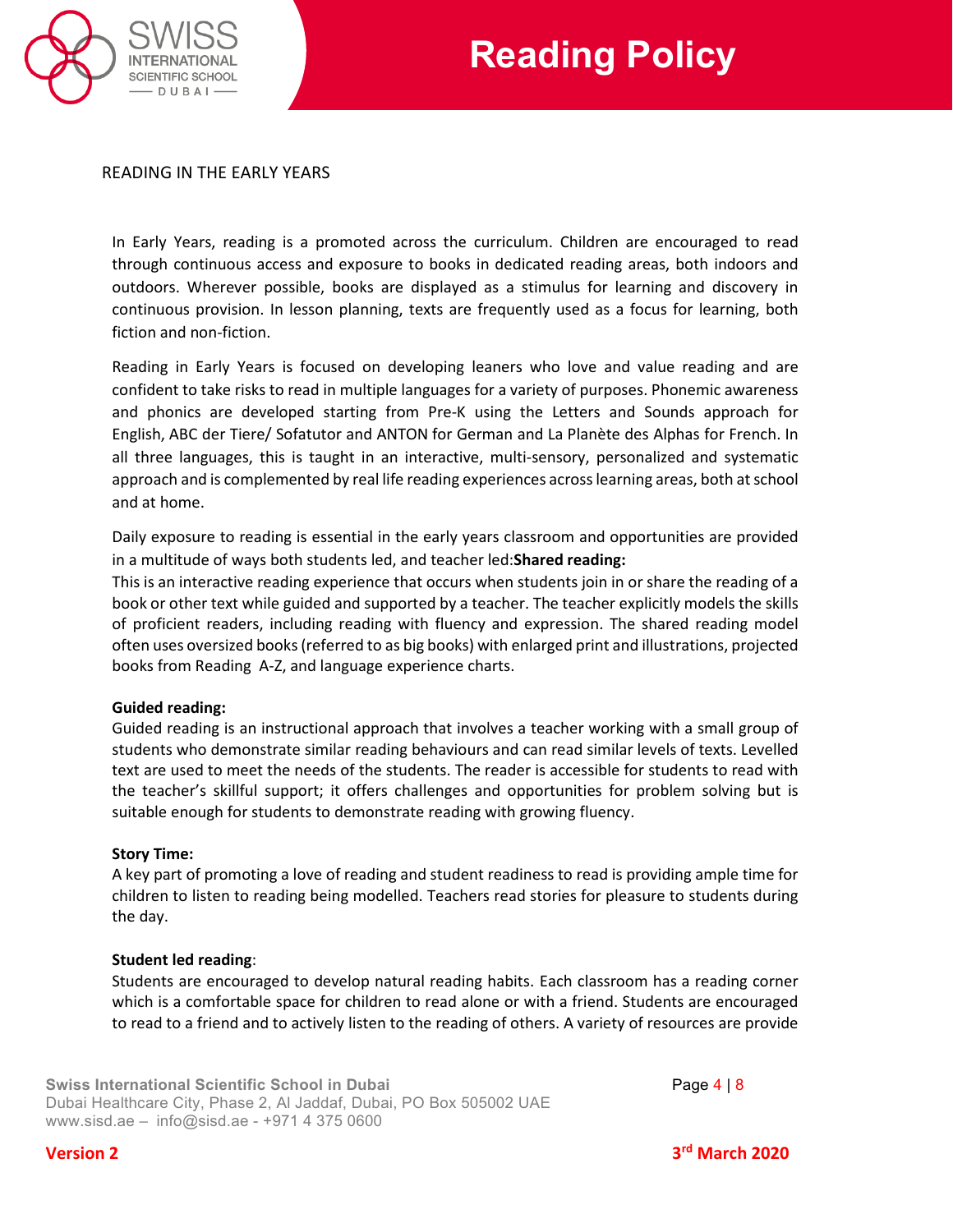

to stimulate engagement with books such as reading buddies, voice recording devices, listening centres, puppets and theatres.

Books are included in other corners of the classroom to stimulate discussion and used as a provocation for learning or an opportunity for research. Teachers take note of student interest and enhance reading areas with books that are relevant for student learning and interest.

### **Reading skills:**

As well as the promotion of vocabulary and listening skills, guided and shared reading sessions are an important teachable moment for the development of key reading skills:

### Decoding

- Sound out the word
- Use picture cues
- Make the first sound
- Skip and come back
- Reread the word/sentence

### Comprehension

- Questioning
- Clarifying
- Preview the book
- Predicting
- Summarising

Fluency

- Responding to punctuation
- Reading with expression
- Pitch and tone

### Home Reading

A reading log provides ongoing feedback between teachers, students and parents about students' strengths and next steps in regard to strategies, phonemic awareness and comprehension skills. The reading log contains tricky word list and phonic list of words the child is working on. It is also an opportunity for vocabulary development with English/French/German vocabulary list attached. Parents are encouraged to communicate with teachers about their child's reading via the reading record book. Teachers also provide comments and tips for reading in the reading record book, which is personalised for the child.

**Swiss International Scientific School in Dubai Page 5 | 8 Page 5 | 8** Dubai Healthcare City, Phase 2, Al Jaddaf, Dubai, PO Box 505002 UAE [www.sisd.ae](http://www.sisd.ae/) – [info@sisd.ae](mailto:info@sisd.ae) - +971 4 375 0600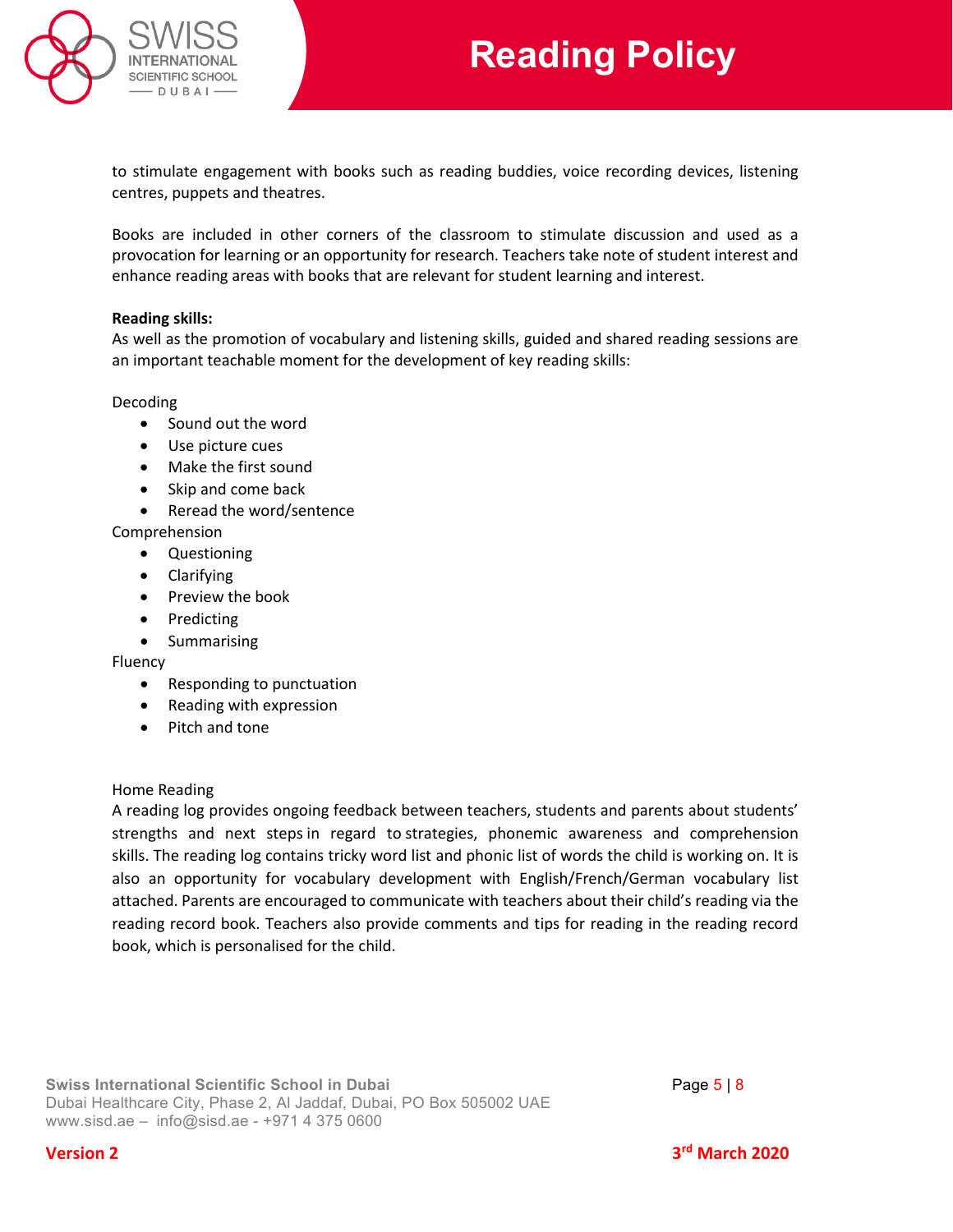

## READING IN THE PRIMARY YEARS

Students are exposed to a wide range of literary content to support decoding, fluency and comprehension for optimum development. Moreover, unit texts are consistently used to promote research and knowledge. Levelled readers such as Oxford reading tree books and the online programme Reading A-Z are used for English and developed further through home reading. Carefully selected mentor texts are used to develop targeted skills and strategies to reading as suited to each student and their learning journey. In French, Escalire is used in the lower Primary grades; RAZ Kids is used for homework in the upper grades. Lesebaum and Lesestart mit Eberhardt are used in German. The Reading Platform "Asafeer" is used for Arabic classes.

Student agency is an essential element of reading and promoting reading for enjoyment. Learning in reading and library sessions develop a love for reading which further enhances students' reading strategies. Such strategies are developed in all subjects and are modelled and referenced repeatedly to increase readers' independence.

ENGLISH: In the primary school, Reading A-Z running records as well as formative assessments are used to track student reading achievement. Reading A-Z provides teachers with a reading age band and lexile score which is then analysed to inform next steps in reading. Reading A-Z running records are administered by teachers and are completed 3 times a year and are moderated against internal data. The school has been using Reading A-Z since 2015. In recent years, data has been collated and analysed at middle and senior management level to inform student interventions and departmental action plans.

FRENCH: In the primary school, OURA (G1) and Fluence (G2-5) are used to track student reading achievement. OURA is used as a baseline assessment at the beginning of G1. Fluence running records are administered by teachers and are completed 3 times a year (units 1, 3 et 5). The results of the Fluence assessments provide teachers with a reading age band and a percentile which is then analysed to inform Fluence starting point. Fluence assessments are ongoing during the whole school year, allowing an exact tracking of the students' reading progress.

GERMAN: In the primary school 'Lesebaum' and 'Lesestart mit Eberhardt' are used as levelled readers and are registered through reading logs by teachers and parents. The reading 'Kompetenzraster' is used to track decoding, fluency and expression. Class libraries offer a range of books of different genres, which invite student choice during reading time. Additional Library books are chosen biweekly for enjoyment or to aid unit research.

**Swiss International Scientific School in Dubai Page 6 | 8 Page 6 | 8** Dubai Healthcare City, Phase 2, Al Jaddaf, Dubai, PO Box 505002 UAE [www.sisd.ae](http://www.sisd.ae/) – [info@sisd.ae](mailto:info@sisd.ae) - +971 4 375 0600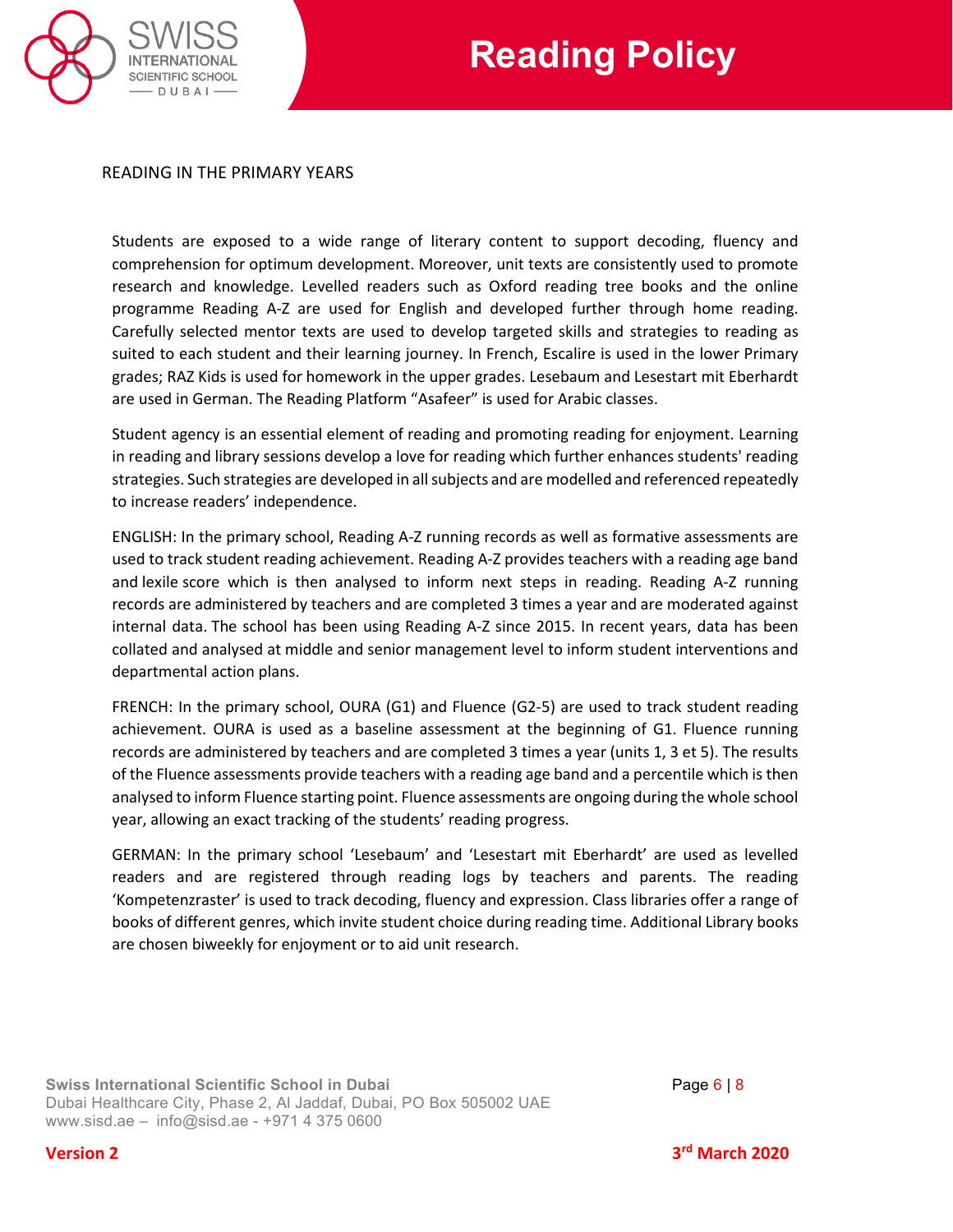

# READING IN SECONDARY SCHOOL

The MYP and DP Language and Literature courses develop skills in six areas, including reading. The study of Language and Literature in the Diploma programme engages students with a range of texts, in a variety of media and forms, from different periods, styles and cultures. Students develop skills in interpretation, analysis and evaluation with the key aim of the programme and the delivery being to foster a lifelong interest in and enjoyment of language and literature and reading.

Inquiry is at the heart of MYP language learning and aims to support students' understanding by providing them with opportunities to independently and collaboratively investigate, take action and reflect on their learning. Reading is an essential skill that enables our students to do so, and at SISD we believe that that tackling the literacy demands in all our subjects will increase the students' chance of success. Students develop their critical thinking, which is essential for cultivating intercultural understanding and integration into local, national and global communities. Reading is an integral skill used to explore and sustain personal development and cultural identity. It is used as a tool to provide an intellectual framework that supports the construction of conceptual understanding. Strategies that support Secondary school students are given authentic reading materials from their culture and from others to support this development.

- Prioritising subject specific command terms across the curriculum
- Provide targeted vocabulary instruction in every subject
- Develop students' ability to read complex academic texts
- Break down complex writing tasks
- Provide opportunities for structured talk
- Provide high quality literacy interventions for struggling students

The Secondary School library is used as a language learning centre in which reading through physical and online materials are used as a bibliographic resource and source.

All Secondary students benefit from additional timetabled daily reading time of fifteen minutes. During this time, students have the freedom to choose reading material in any language.

In the Diploma Programme, reading is at the core of developing students' research and communication skills. Students are guided to analyse critically and to evaluate theories, concepts and arguments about the nature and activities of the individual and society.

## Wider reading opportunities

**Swiss International Scientific School in Dubai** Page 7 | 8 Dubai Healthcare City, Phase 2, Al Jaddaf, Dubai, PO Box 505002 UAE [www.sisd.ae](http://www.sisd.ae/) – [info@sisd.ae](mailto:info@sisd.ae) - +971 4 375 0600

**Version 2 3rd March 2020**